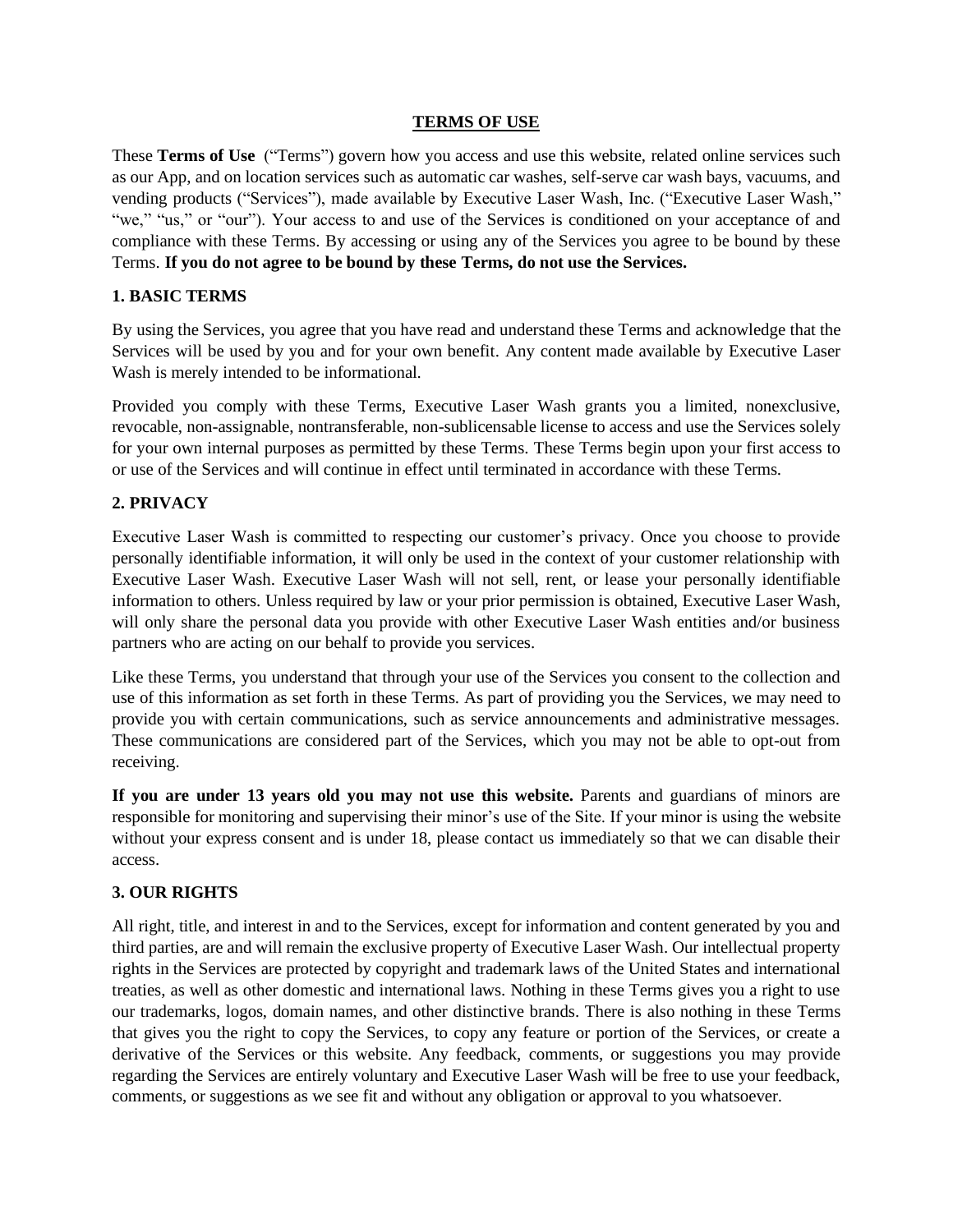### **4. INTERRUPTIONS IN SERVICE**

We may modify, suspend, or discontinue offering any or all of the Services at any time and for any reason without notice or compensation to you. Any of the individual Services may become unavailable at any time due to maintenance, outage, or any other reason whatsoever.

# **5. INDEMNIFICATION**

By using the Services, you agree to indemnify, hold harmless, and defend us from any claims, damages, losses, liabilities, and all costs and expenses of defense, including, but not limited to, attorneys' fees, resulting directly or indirectly from a claim by a third party that alleges injury or damages in whole or in part from your use of the Services, or that in any way arises from your access and/or use of the Services or your breach of these Terms.

# **6. DISCLAIMER OF WARRANTIES**

To the fullest extent permitted by law, you agree that use of the Services is at your sole risk. The Services are provided on an "as is" and "as available" basis, and Executive Laser Wash (including, without limitation, its independent consultants, subcontractors, distributors, or any client of Executive Laser Wash (collectively, "Company Third Parties")) assumes no responsibility for any injuries sustained or property lost, stolen, or damaged while using the Services or for the timeliness, deletion, mis-delivery or failure to store any of your communications, data, or personalization settings. Executive Laser Wash and Company Third Parties hereby disclaim all warranties of any kind, whether express or implied, including, but not limited to the implied warranties of merchantability, fitness for a particular purpose and non-infringement, quiet enjoyment, title, or merchantability of computer programs and informational content.

Neither Executive Laser Wash nor any Company Third Parties make any warranty that the Services will meet your requirements, or that the Services will be uninterrupted, timely, secure, error or virus free; nor does Executive Laser Wash make any warranty as to the results that may be obtained from the use of the Services or as to the accuracy or reliability of any information obtained through the Services or that defects in the software driving the Services will be corrected.

You understand and agree that any use of the Services and/or data downloaded or otherwise obtained through the use of the Services is done at your own discretion and risk and that you will be solely responsible for any damage to any person, motor vehicle of any kind, computer system, or loss of data that results from the download of such material and/or data or use of the Services.

No advice or information, whether oral or written, obtained by you through the Services shall create any warranty not expressly made herein.

# **7. ASSUMPTION OF RISK, WAIVER, AND RELEASE OF LIABLTIY**

You acknowledge that there are certain inherent risks and dangers to the use of some of the Services. You also acknowledge that some of these risks cannot be eliminated regardless of the care taken to avoid injuries. You also acknowledge that the specific risks vary from one activity to another, but may include (1) minor injuries such as scratches, bruises, and sprains; (2) property damage; (3) major injuries such as eye injury or loss of sight, joint or back injuries, heart attacks, and concussions; and (4) catastrophic injuries including paralysis and death.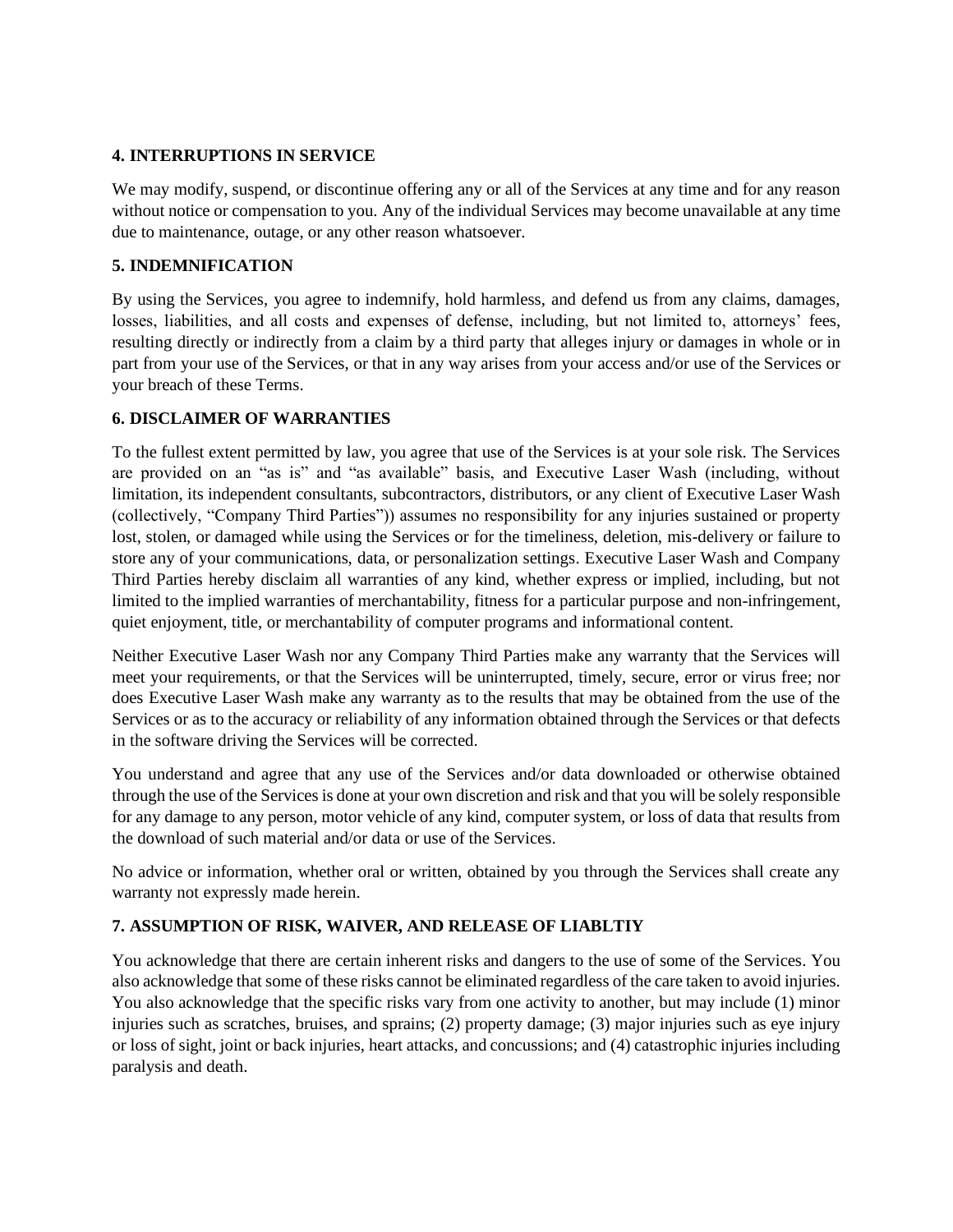You agree that, at all times, you will comply with all stated and customary terms, codes of conduct, posted safety signs, and rules and that you: (1) assume full responsibility for any and all injuries, including death, or damages which are sustained or aggravated by you arising out of or in any way related to your use of the Services, whether caused by an intentional act, or by negligence, or otherwise without limitation; and (2) release, indemnify, and hold harmless Executive Laser Wash, its licensor or any affiliate entities, and each of their respective officers, directors, members, employees, representatives and agents, and each of their respective successors and assigns, from any and all responsibility, claims, actions, suits, procedures, costs, expenses, damages, and liabilities to the fullest extent allowed by law arising out of or in any way related to use of the Services or Executive Laser Wash facilities. This agreement to defend includes any claim, action or liability whatsoever, regardless of whether the claim is made, without limitation, by you, by someone on your behalf or by someone whose claim is derived from your injury or death.

You acknowledge and agree (1) that it is your responsibility to cover any property damage and/or medical bills that you may incur and to cover yourself with any property and medical insurance you may deem appropriate and (2) that you will not and cannot make any claim for property or medical coverage resulting from any property damage, injury or death incurred by you at any Executive Laser Wash facilities or through your utilization of the Services.

# **8. LIMITATIONS OF LIABILITY**

**UNDER NO CIRCUMSTANCES SHALL EXECUTIVE LASER WASH BE LIABLE FOR DAMAGES OF ANY KIND, INCLUDING INCIDENTAL, PUNITIVE, SPECIAL, CONSEQUENTIAL, EXEMPLARY, MULTIPLE, OR OTHER INDIRECT DAMAGES, OR FOR THE LOSS OF, THEFT OF, OR DAMAGE TO ANY PERSONAL PROPERTY, OR LOST PROFITS OR LOSS OF USE DAMAGES THAT RESULT FROM THE USE OF, OR INABILITY TO USE THE SERVICES. IN NO EVENT SHALL THE TOTAL LIABILITY TO YOU FOR ALL DAMAGES, LOSSES, AND CAUSES OF ACTION, WHETHER IN CONTRACT, TORT (INCLUDING, BUT NOT LIMITED TO, NEGLIGENCE), OR OTHERWISE, THAT RESULT FROM THE USE OF, OR INABILITY TO USE THE SERVICES OR THE INFORMATION CONTAINED ON THIS WEBSITE EXCEED \$1.00.**

**YOUR USE OF THE SERVICES IS AT YOUR OWN RISK AND YOU, ALONE, ARE RESPONSIBLE FOR ANY DAMAGE TO YOUR PERSON, VEHICLE(S) AND ACCESSORIES, COMPUTER HARDWARE, SOFTWARE, SYSTEMS, AND NETWORKS, ANY LOSS OF DATA THAT RESULTS FROM THE DOWNLOAD OF ANY DATA FROM THE SERVICES, AND ANY OTHER DAMAGE THAT MAY BE INCURRED FOR ANY REASON.**

### **9. FOREIGN APPLICATION**

We do not make representation or warranty that the information on this website are appropriate or available for use outside of the United States. If you choose to access this Site from outside the United States, you do so on your own initiative and are responsible for compliance with local laws, if and to the extent local laws are applicable.

#### **10. OUTSIDE LINKS**

This website may contain links to third-party sites not affiliated with us in any way. These links are provided to you only as a convenience and are not under our control. Executive Laser Wash is not responsible for the contents of any linked site, or any link contained on a site linked on this website. The links Executive Laser Wash provides do not imply that Executive Laser Wash has endorsed any third-party site that a link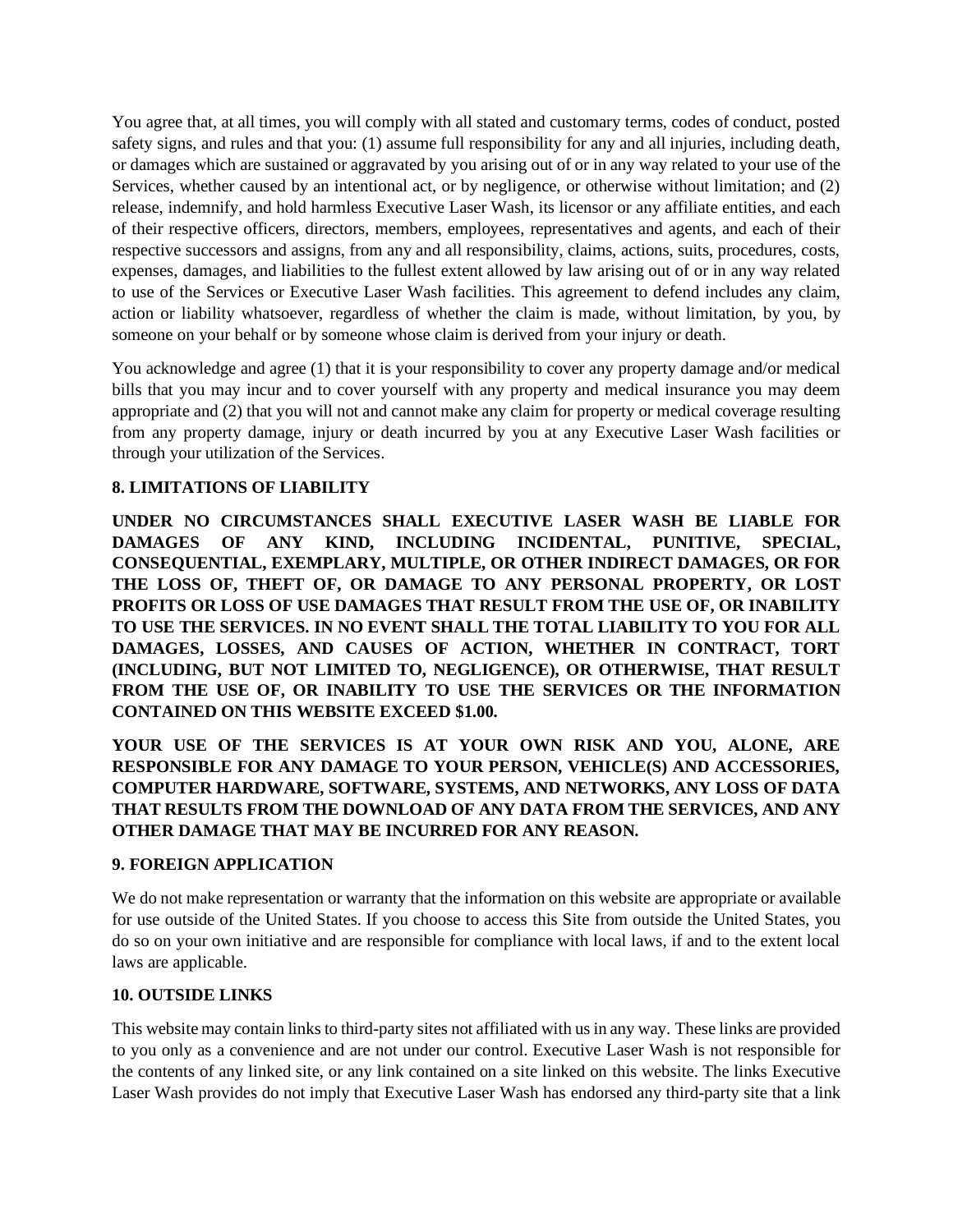is provided for. Executive Laser Wash shall not be responsible for information which is referenced by or linked to this website.

## **11. CHOICE OF LAW**

These Terms and any action related to these Terms will be governed by the laws of the State of Iowa without regard to or application of its conflict of law provisions or your state or country of residence. All claims, legal proceedings, or litigation arising in connection with the Services will be brought solely in the federal or state courts located in Polk, Dallas, or Warren County, Iowa, United States. You consent to jurisdiction of and venue in such courts and waive any objection to inconvenient forum.

If you are a federal, state, or local government entity in the United States using the Services in your official capacity and legally unable to accept the controlling law, jurisdiction or venue clauses above, then those clauses do not apply to you. For such U.S. federal government entities, these Terms and any action related thereto will be governed by the laws of the United States of America (without reference to conflict of laws) and, in the absence of federal law and to the extent permitted under federal law, the laws of the State of Iowa (excluding choice of law).

## **12. WAIVER AND SEVERABILITY**

Our failure to enforce any right or provision of these Terms will not be deemed a waiver of such right or provision. Any waiver will be in writing and signed by the waiving party. In the event that any provision of these Terms are held to be invalid or unenforceable, then that provision will be limited or eliminated to the minimum extent necessary, and the remaining provisions of these Terms will remain in full force and effect.

### **13. ENTIRE AGREEMENT**

These Terms, are the entire and exclusive agreement between you and us regarding the Services (excluding any services for which you have a separate agreement with us that is explicitly in addition or in place of these Terms), and these Terms supersede and replace any prior agreements between you and us regarding the Services.

In order to provide the best Services, we may alter the Terms and this website from time to time without prior notice to you. The most current version will always be available on this website. Similarly, some Services, this website, or some of the features within the website or our App, may be removed either temporarily or permanently and we may not be able to provide you with prior notice. All changes will be effective immediately upon posting to the Services. Material changes will be conspicuously posted on this website or otherwise communicated to you. By continuing to access or use this Site after those revisions become effective, you agree to be bound by the revised Terms.

# **14. EXECUTIVE LASER WASH MONTHLY WASH CLUBS AND APP**

### **A. ENROLLMENT**

By enrolling in an Executive Laser Wash Club you agree that you have read and agree to the Terms and that your credit/debit card associated with this membership can and will be charged one time per month (on the anniversary date) the amount associated with the price of the service at the time it was purchased. In the event of your credit/debit card being declined for any reason or expired we reserve the right to deny any and all wash services. Members can change their plan at any time directly through the Executive Laser Wash App. Memberships can be cancelled at any time directly through the Executive Laser Wash App. Memberships will not be terminated until the end of the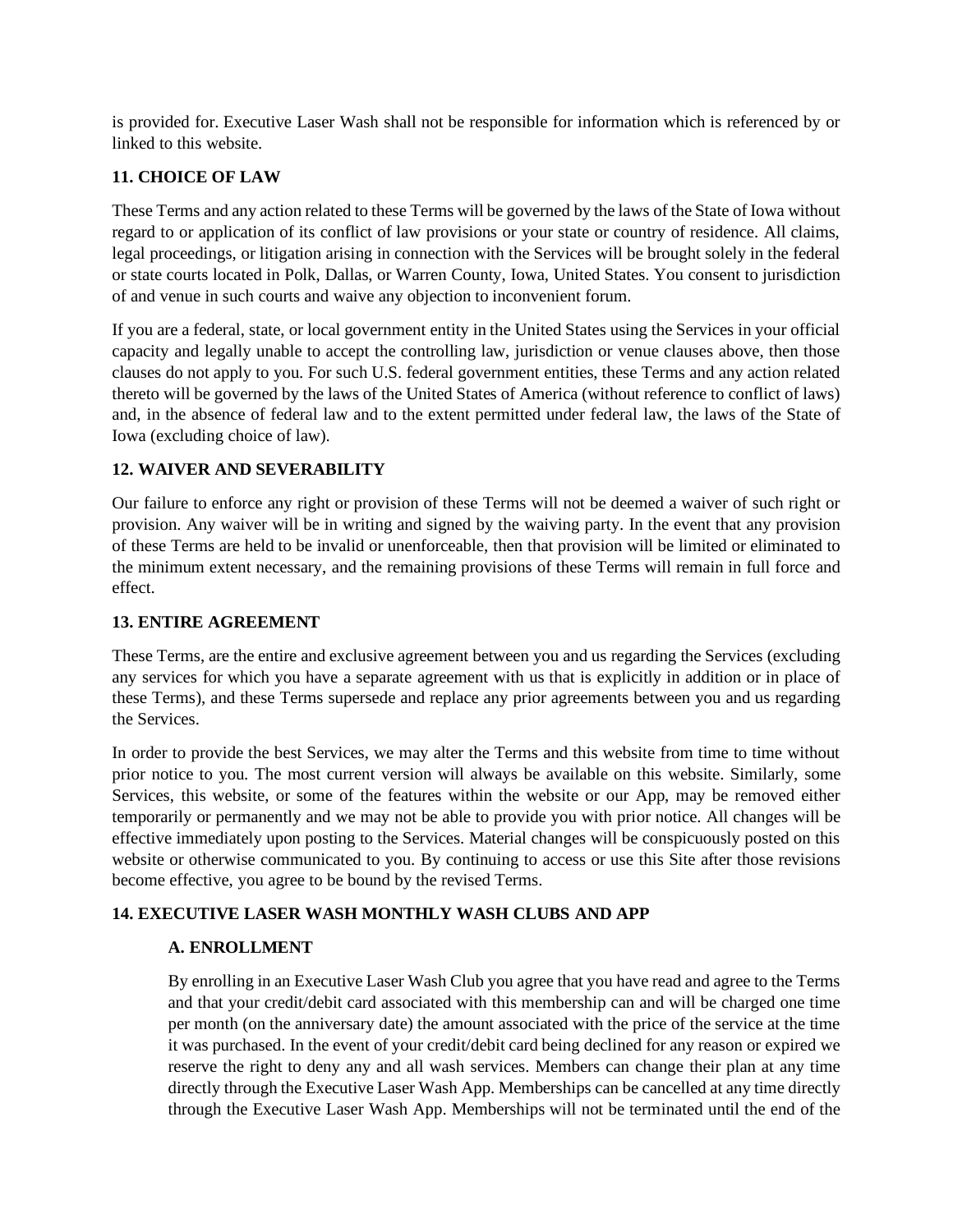member's monthly billing cycle. After cancellation, once the billing cycle ends the member will not be charged again. If cancellation occurs before the member's current billing cycle is complete, members will be able to use their membership until the end of their current billing cycle. No refunds, credits or discounts will be given for partial or unused membership periods.

You agree that Executive Laser Wash can contact you regarding your membership as needed, (including but not limited to notices, agreements, billing, and disclosures). Providing your email address and/or phone number confirms your ability and consent to receive communications from Executive Laser Wash. Further, you agree your use of the Executive Laser Wash App and/or enrollment in an Executive Laser Wash Club is done so for your benefit and on your own free will. You alone control any in app purchases and you recognize Executive Laser Wash does not have the ability to administer purchases within the Executive Laser Wash App connected to your membership.

# **B. USE**

The Executive Monthly Club provides members the ability to wash their eligible vehicle **once every 48 hours** while the membership is renewed. The Unlimited Half Off Club provides members the ability to wash their eligible vehicle an **unlimited** amount of times while the membership is renewed. Wash codes provided through the Executive Laser Wash App do expire and are meant for one-time, immediate use only.

Executive Laser Wash offers the option for our Monthly Club members to add additional plans for their family members and/or any additional vehicles. Executive Laser Wash considers this "The Family Plan". The Family Plan allows current members to add up to four additional plans under the one primary account holder's account. There is a discount offered of \$5 off of each additional plan. Multiple devices are allowed to match the number of plans under an account. For example; if the primary account holder has their original plan plus an additional two plans for their family members, three devices would be allowed to log in under that one primary account. All plans are billed to the one credit/debit card on file under the primary account holder's account. There is a maximum of four additional plans per one primary account. There is no discount for the primary account holder's first plan. There is no discount for joining the Unlimited Half Off Club under the Family Plan.

For questions or concerns pertaining to Executive Laser Wash programs, please visit our website at: executivelaserwash.com/contact

For questions or concerns regarding technical support for the Executive Laser Wash App please contact: support@beaconmobile.com

### **C. PRICES AND POINTS**

All prices include tax. Prices are subject to change at any time. Memberships or any other purchases within the Executive Laser Wash App cannot be used in conjunction with any other discounts, offers, prepaid washes, wash codes or gift cards. Current or pre-existing Executive Laser Wash gift cards, prepaid accounts, fleet accounts, wash codes, prepaid washes, discounts or offers cannot be combined with memberships or exchanged for memberships or any other purchases within the Executive Laser Wash App.

Reward points are earned when the credit/debit card associated with a member's account within the Executive Laser Wash App is charged (i.e. gift cards and single wash purchases), with the